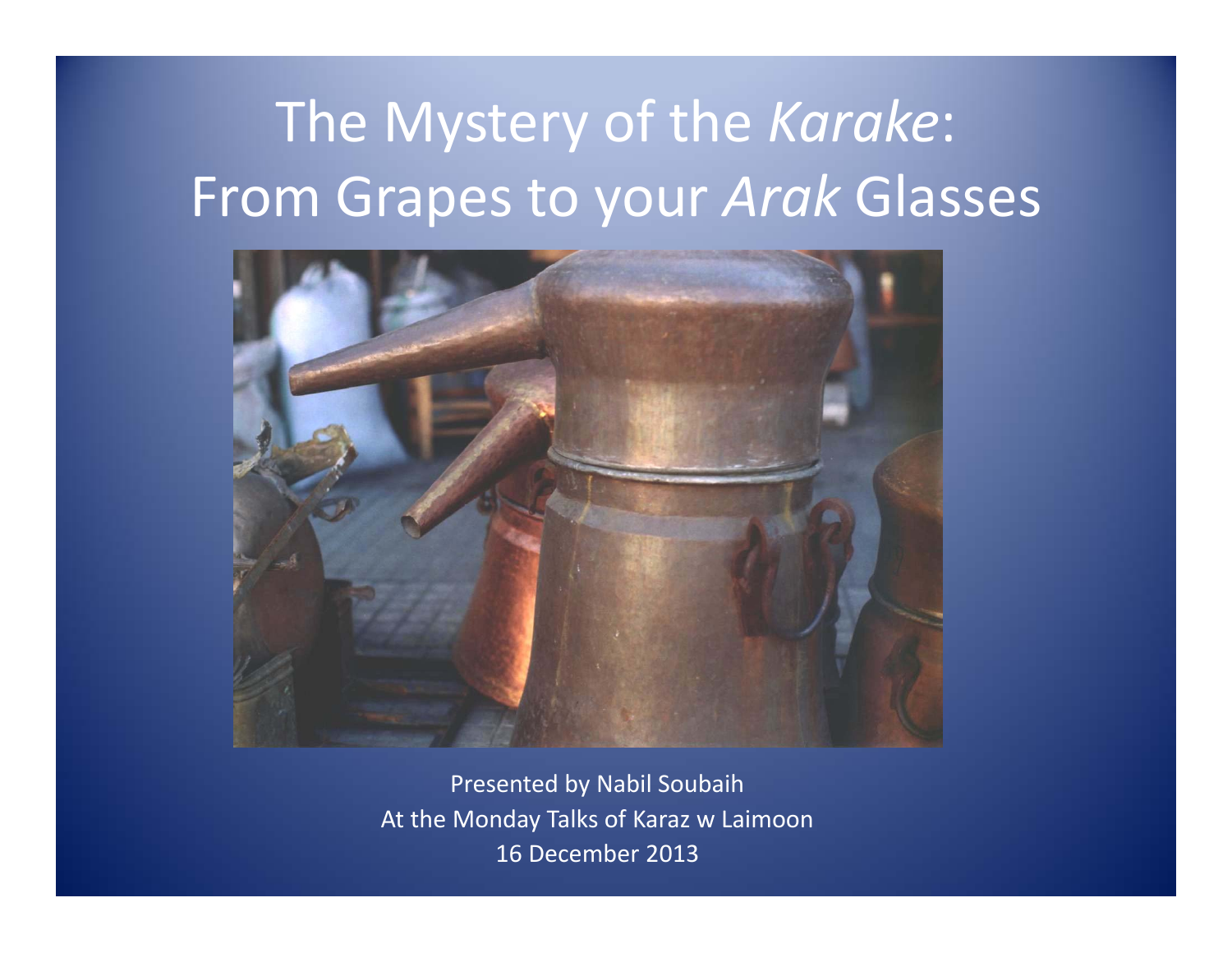### Foreword

- Almost all Mediterranean countries share similar anise drinks and *mezzes*
- Even though *arak* can be considered as the national drink, its consumption in Lebanon started declining <sup>a</sup> while ago due to:
	- Mistrust regarding its making
	- The claim that some have intolerance to it
	- $-$  Fast way of life incompatible with slow savoring of mezze dishes
	- Influence of western values and drinks: it's "not cool" to drink *arak*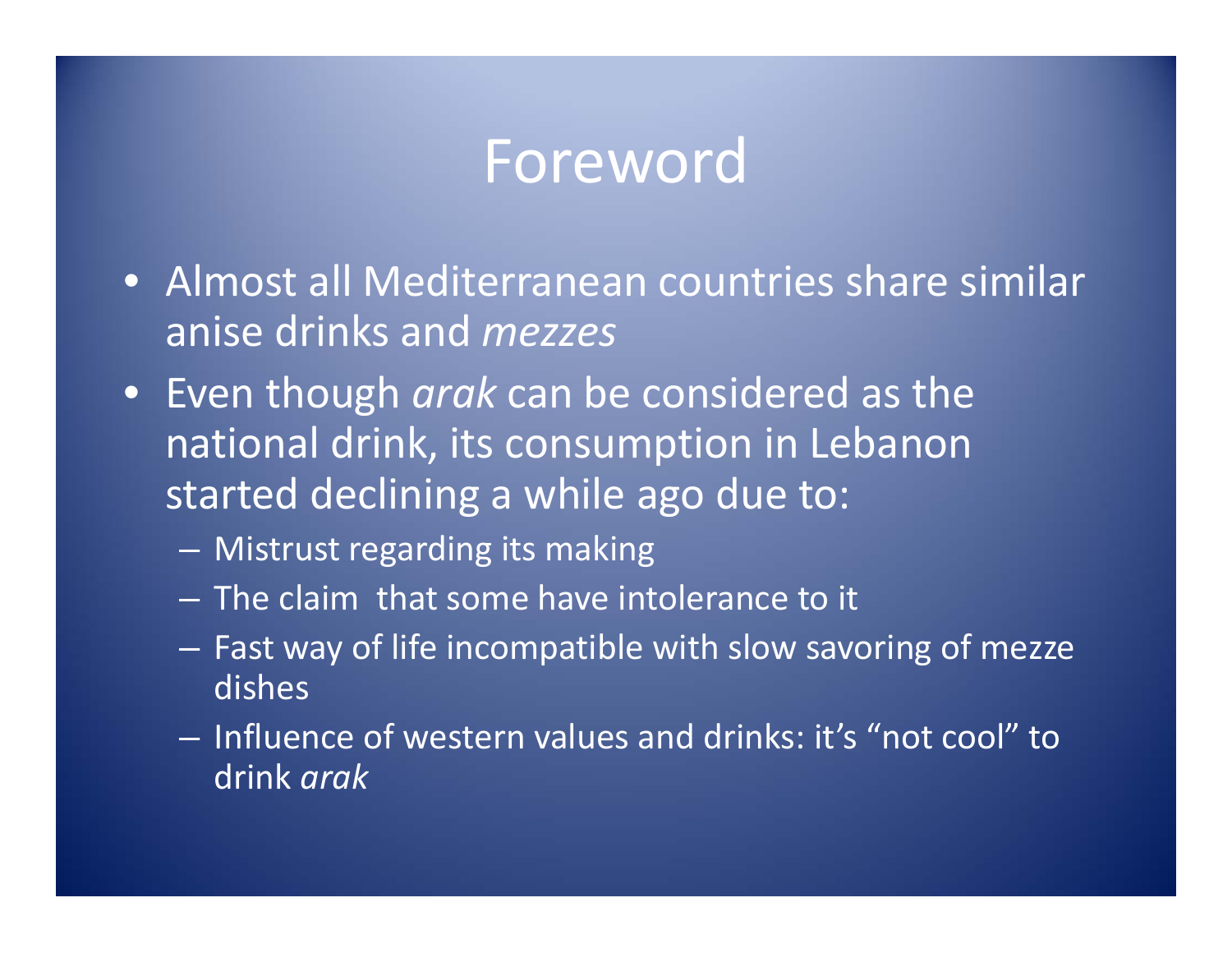## Mediterranean Anise Drinks

- •Greece…………………………
- •Turkey………………………….
- •Spain…………………………..
- •France…………………………
- •Italy……………………………
- *Ouzo* (mezethes)
- *Raki* (mezze)
- *Anisado* (tapas)
- *Pastis* (mixed)
- *Sambucca* (antipasti)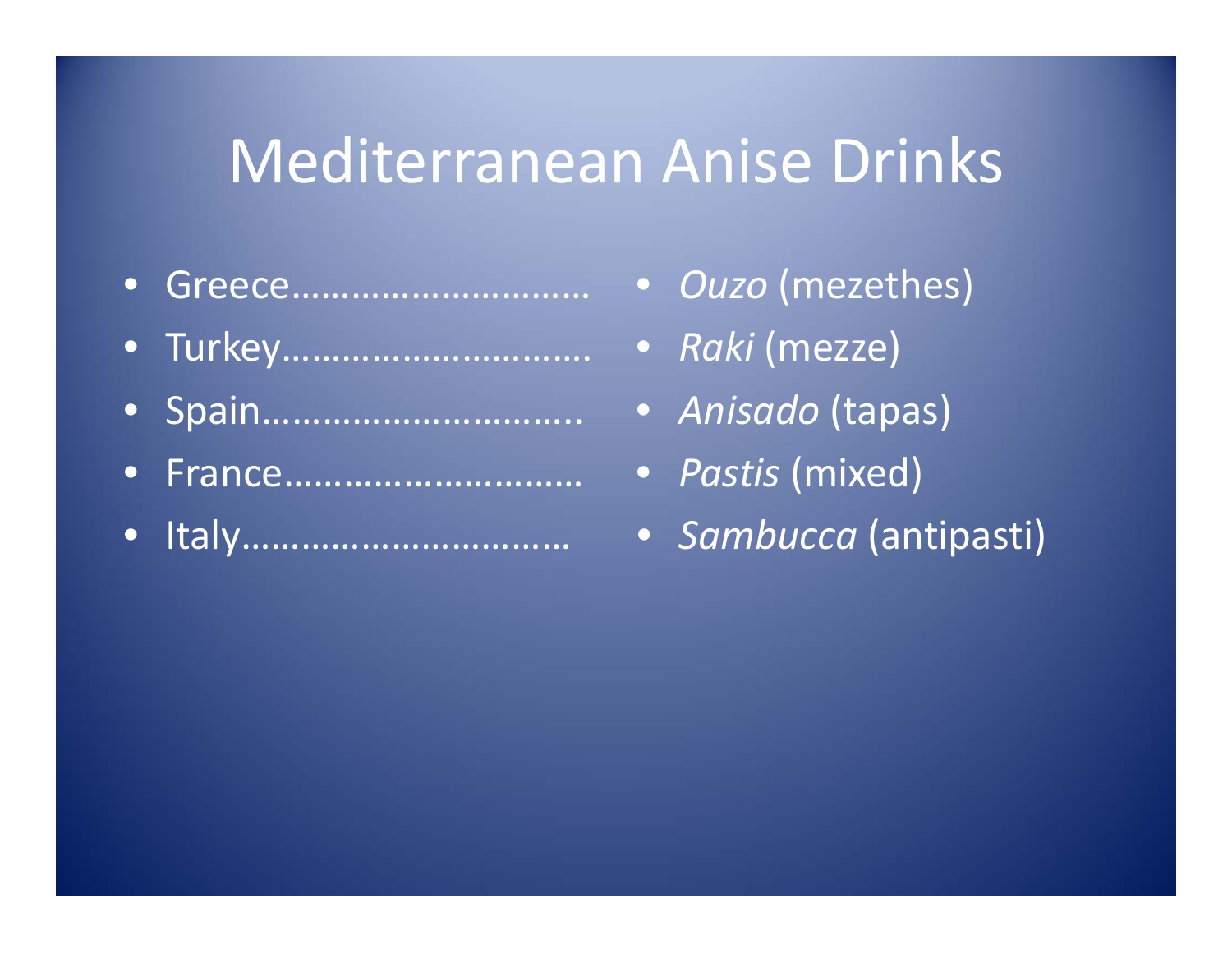#### Contents

- Step 1: wine making
- Step 2: First distillation: Ethanol making
- Step 3: Second distillation: Ethanol purifying
- Step 4: Third distillation: *arak* making
- Step 5: Placing in clay jars: Angel's Share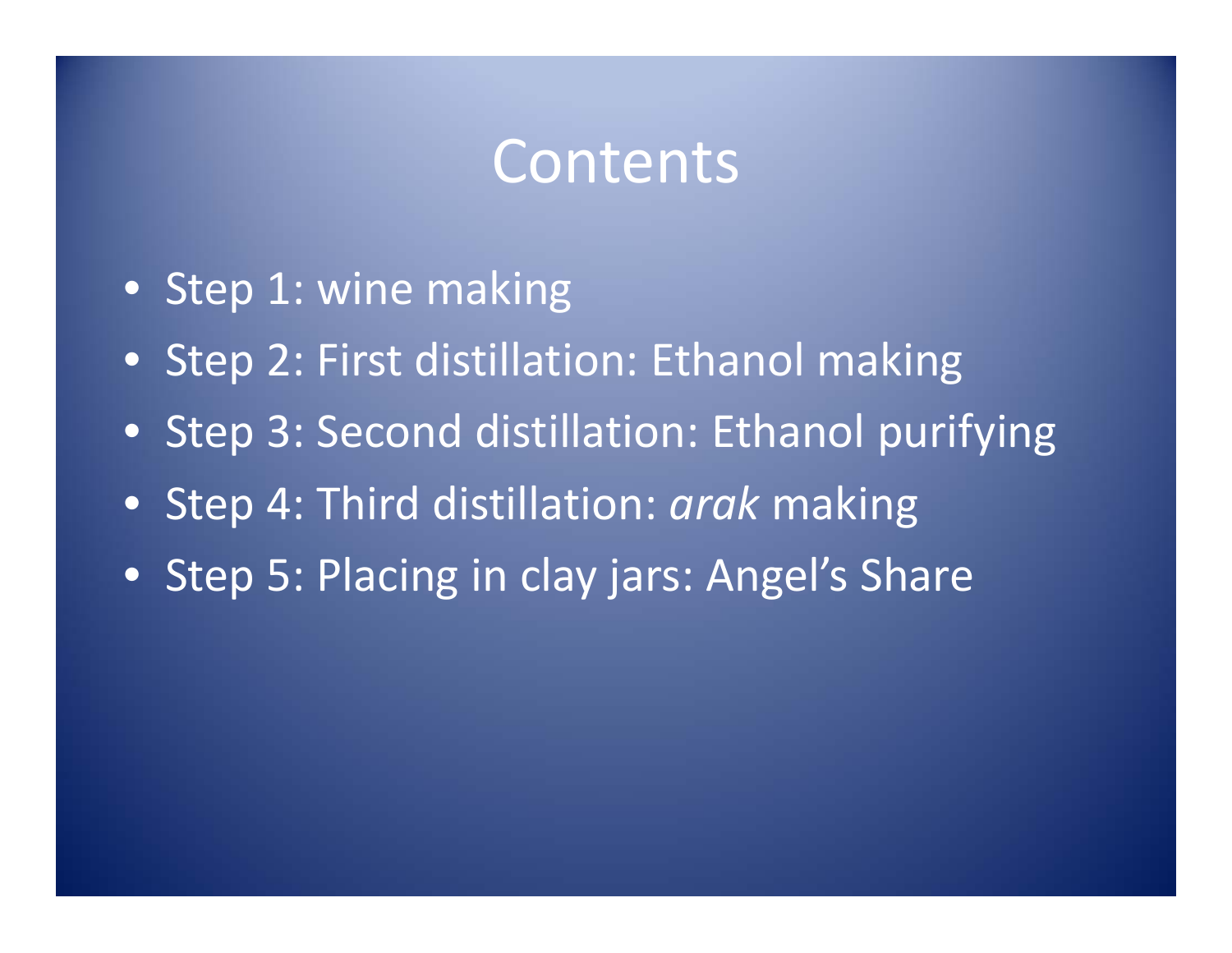# Step 1: Wine Making

- Crush the grapes, preferably discarding the stalks (manual, machine)
- Place in non‐reactant barrels (plastic is ok) and cover
- Stir regularly (twice <sup>a</sup> day) from down upwards, covering the barrels after each time
- Fermentation will take 2 to 3 weeks depending on the grapes and the weather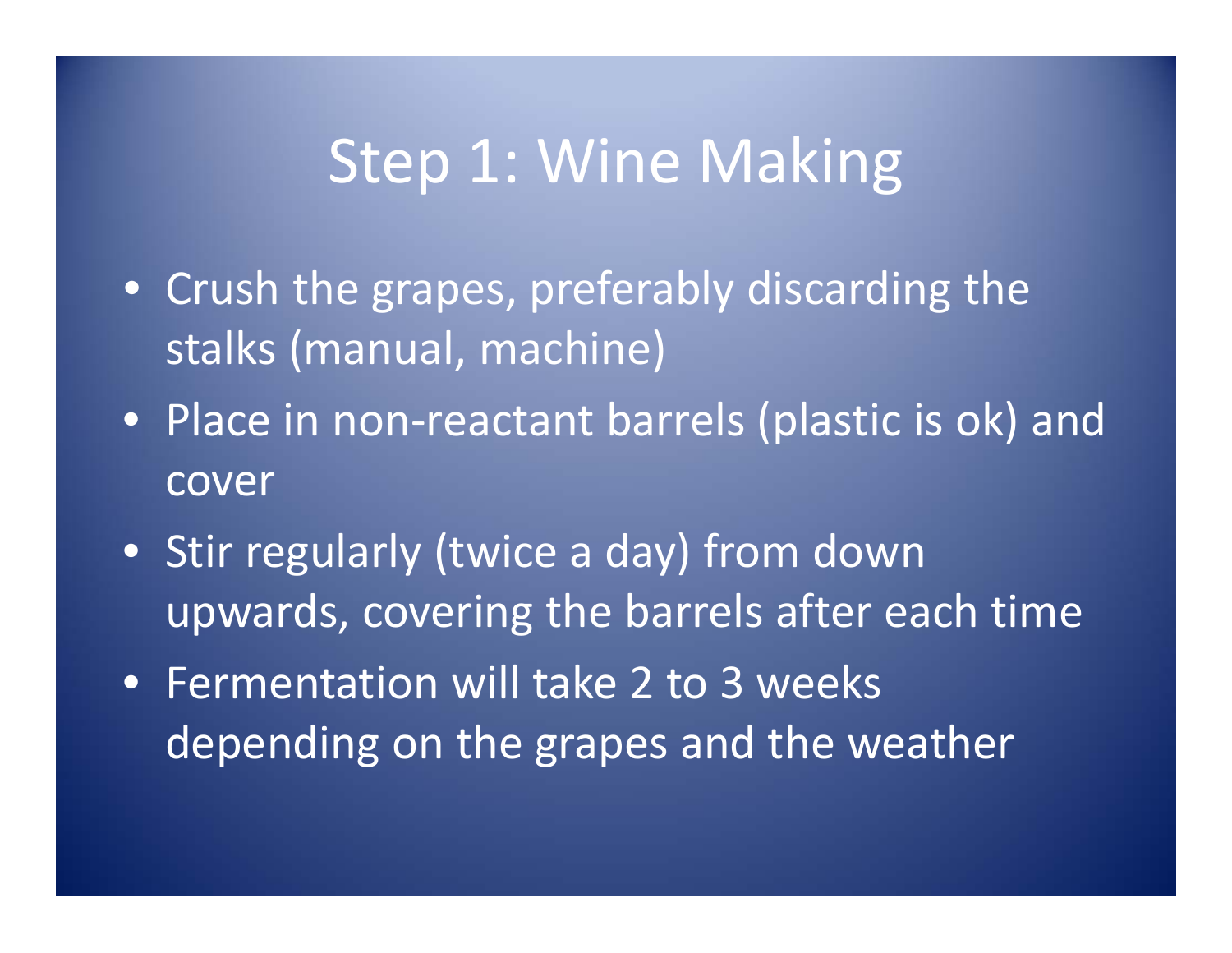# Step 1: Final Product is Wine

#### • Fermentation is complete when:

- No bubbles, no heating
- Alcoholic degree is around 12% (measured with an alcoholmeter)
- Almost no sugar is left in the mash (measured with <sup>a</sup> saccharometer)

What you do next is press the mash, manually or using <sup>a</sup> press, to obtain <sup>a</sup> liquid: wine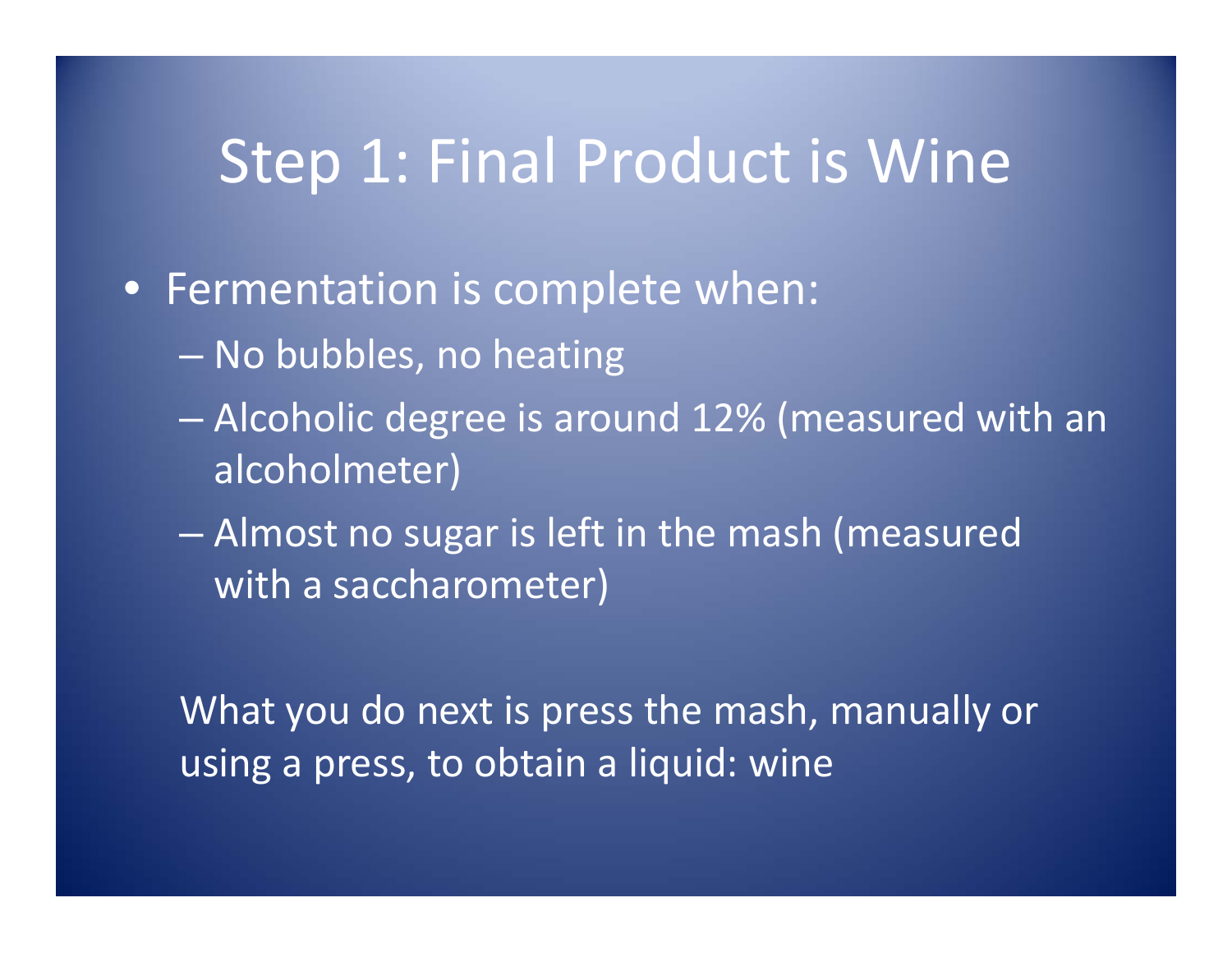# Step 2: First Distillation

Distillation is the general process described by the following:

- A homogeneous liquid is heated
- At its boiling point, it evaporates. Evaporation takes place at constant temperature
- The vapor is then cooled down and transformed into <sup>a</sup> liquid again
- What happens if it is <sup>a</sup> mixture? One substance is distilled after the other according to boiling point: methanol, ethanol, higher alcohols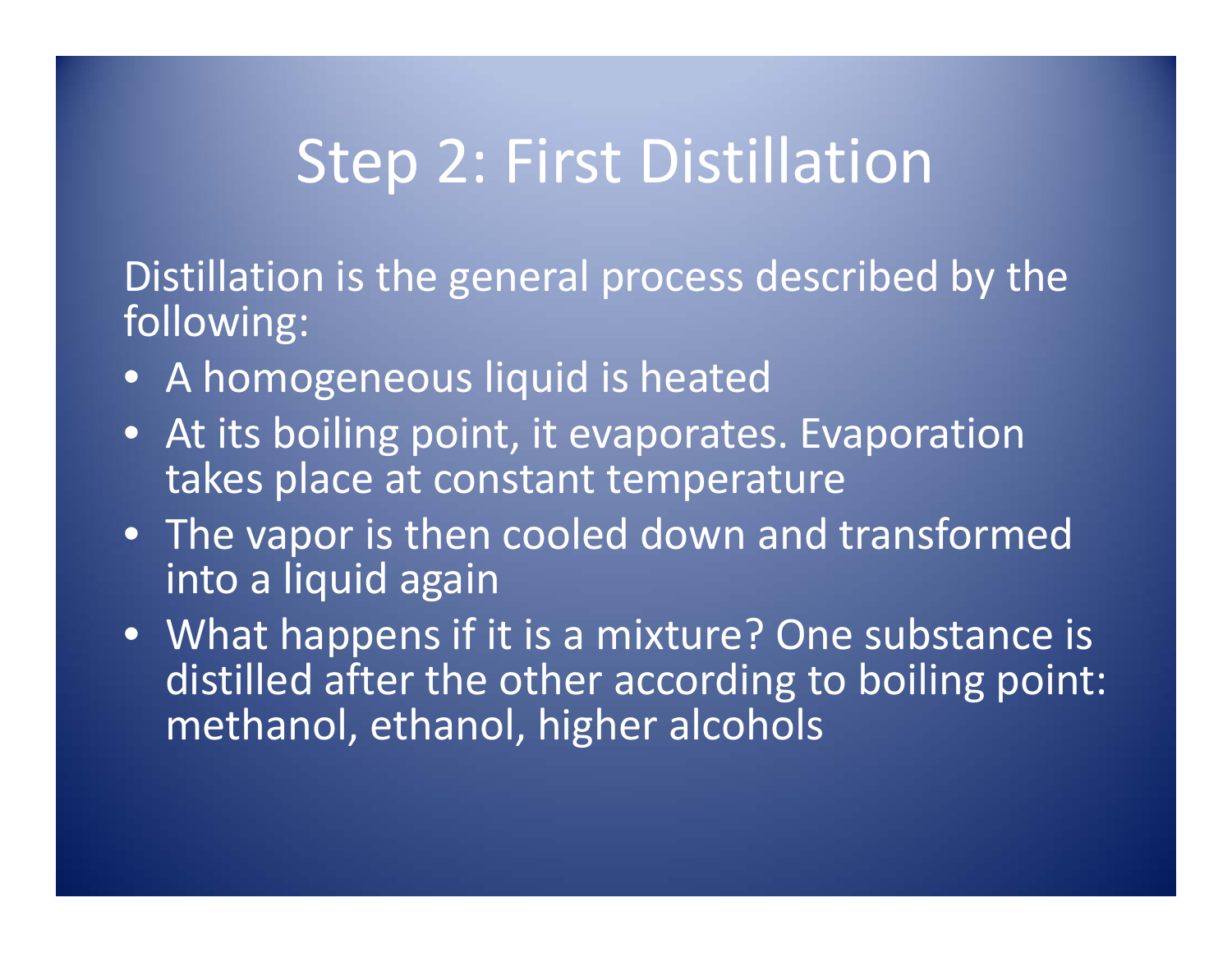# Step 2: First Distillation – cont'd

- The apparatus commonly used to make *arak* is the alembic or still (usually made of copper)
- Two types of alembics are used in Lebanon
	- Type where the cooling is an integral part of the alembic
	- Type where the cooling is carried out through an external unit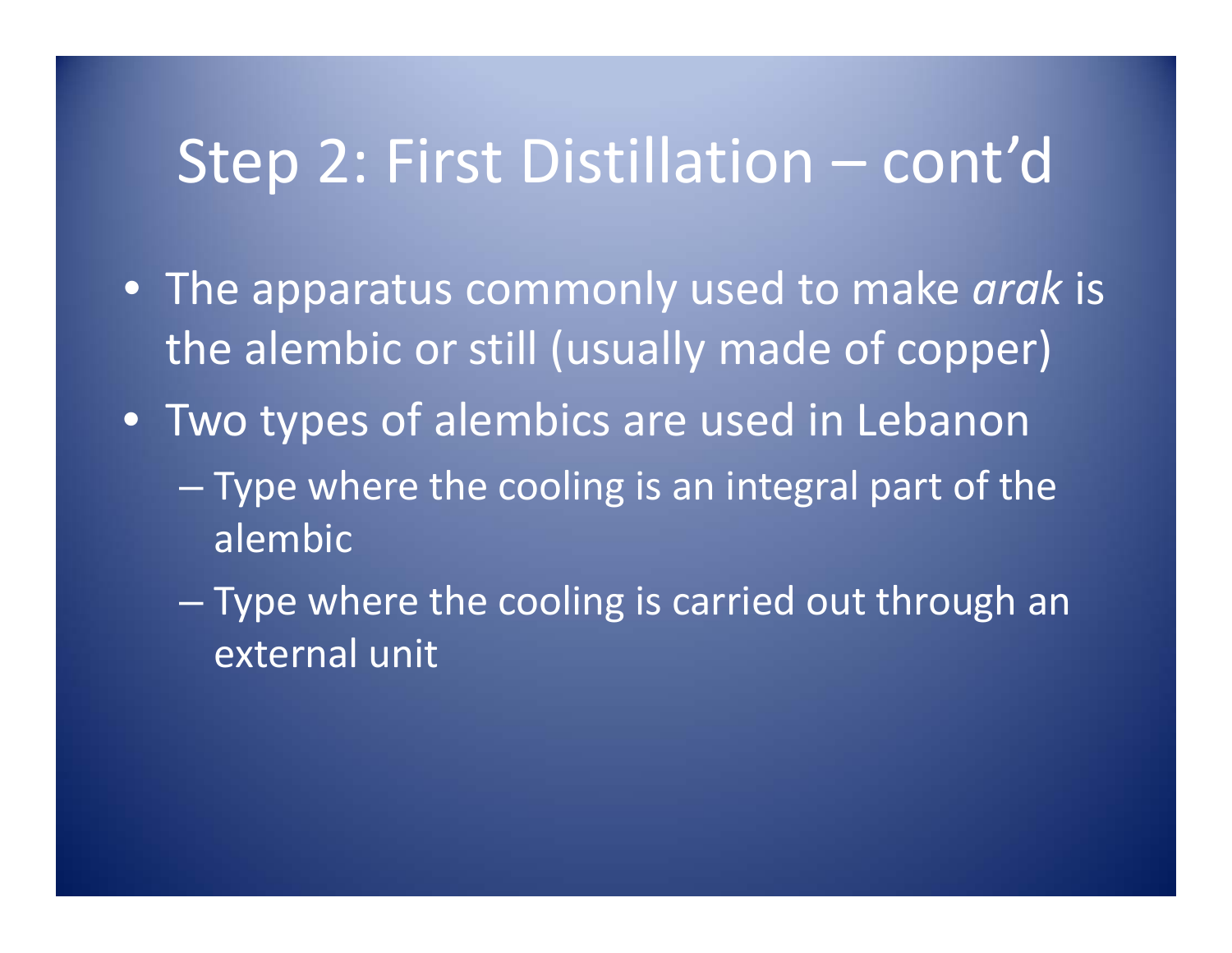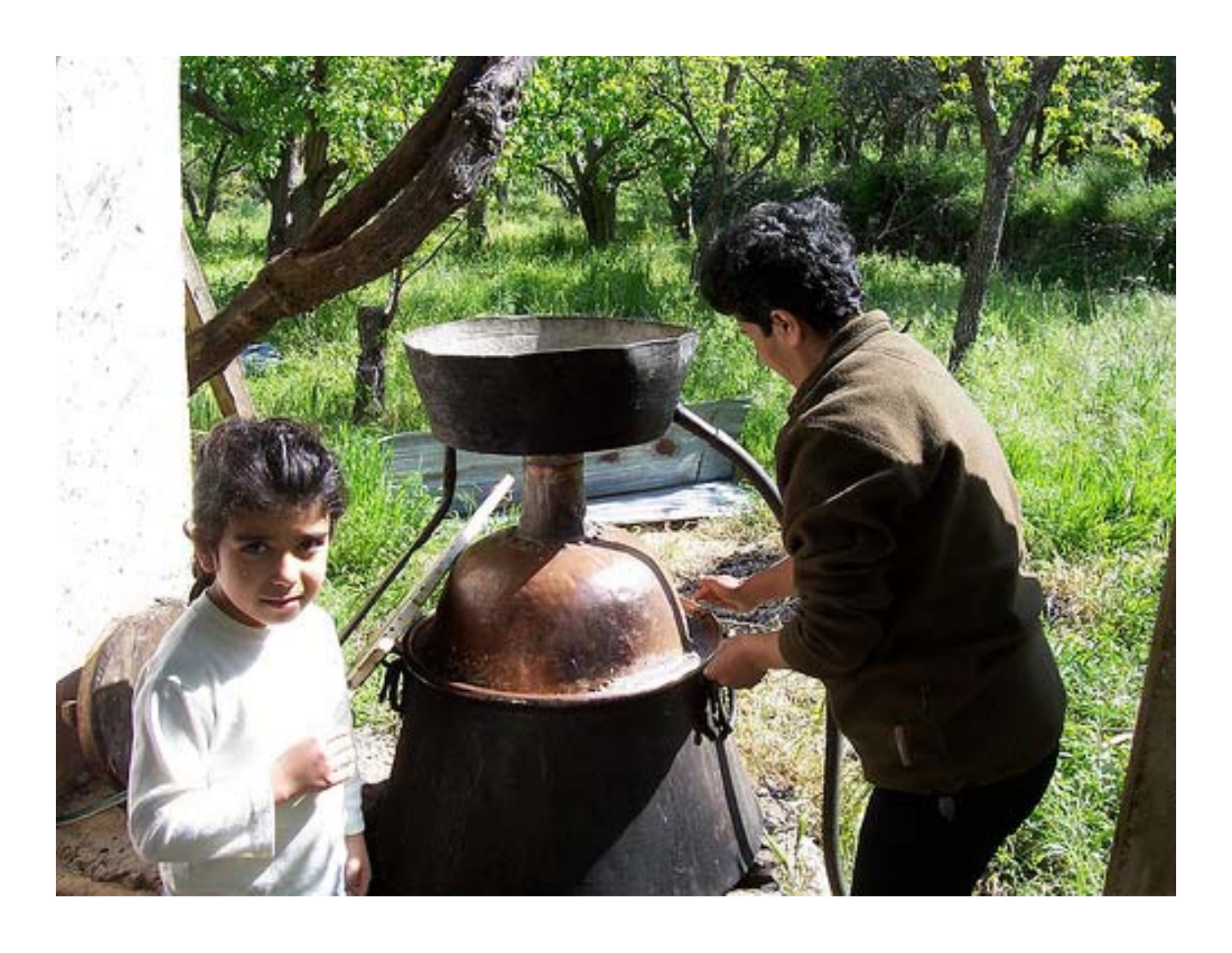

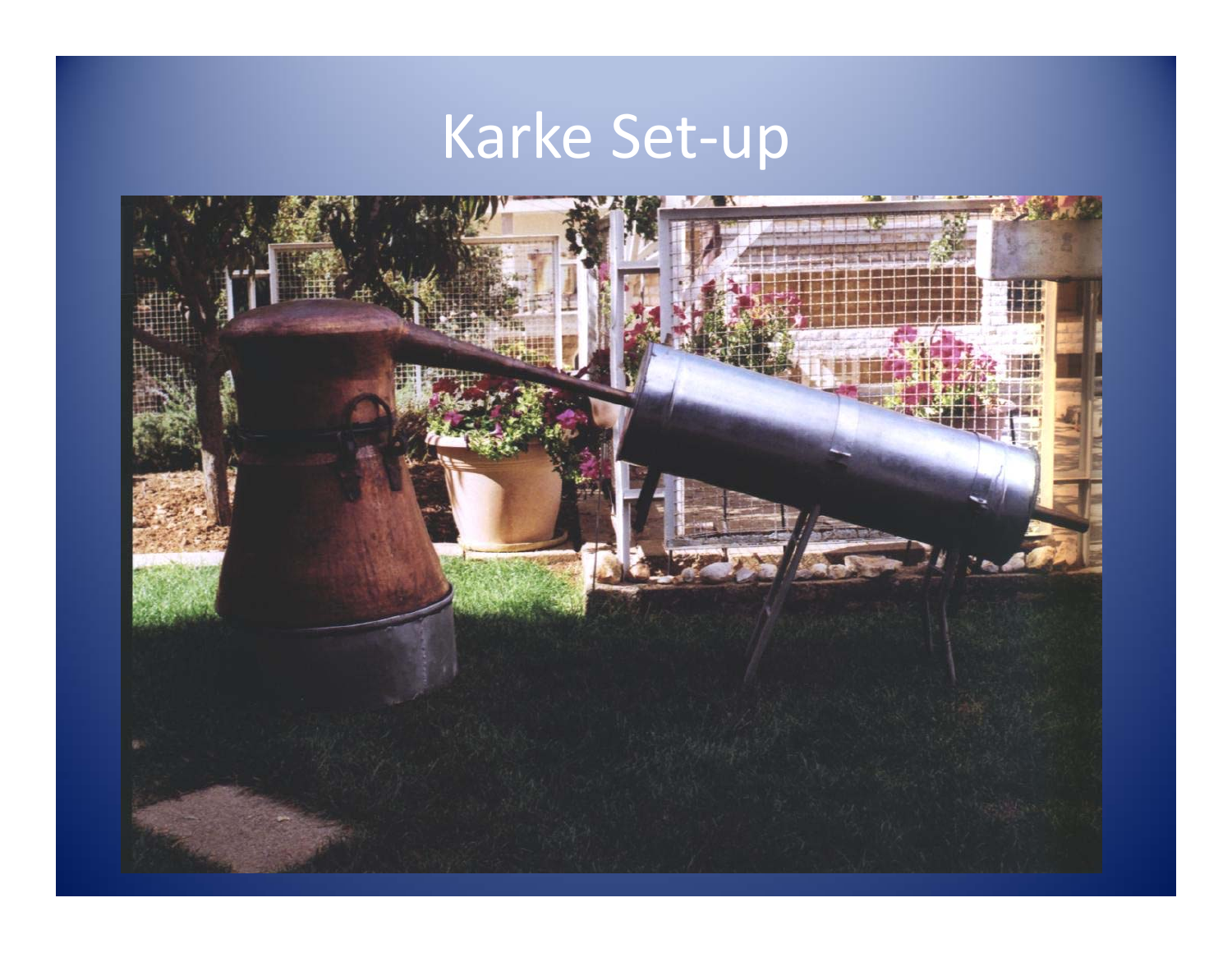# Step 2: First Distillation – cont'd

- The wine is placed in the lower part of the alembic – *dest*
- Water is added (30% of wine volume)
- The alembic cover is placed and sealed to prevent any leakage (dough or heavy duty masking tape)
- The alembic is heated (gas or wood)
- • Running water is activated as soon as the first drops of liquid are collected
- Fire is adjusted to collect <sup>a</sup> fine, cold thread of liquid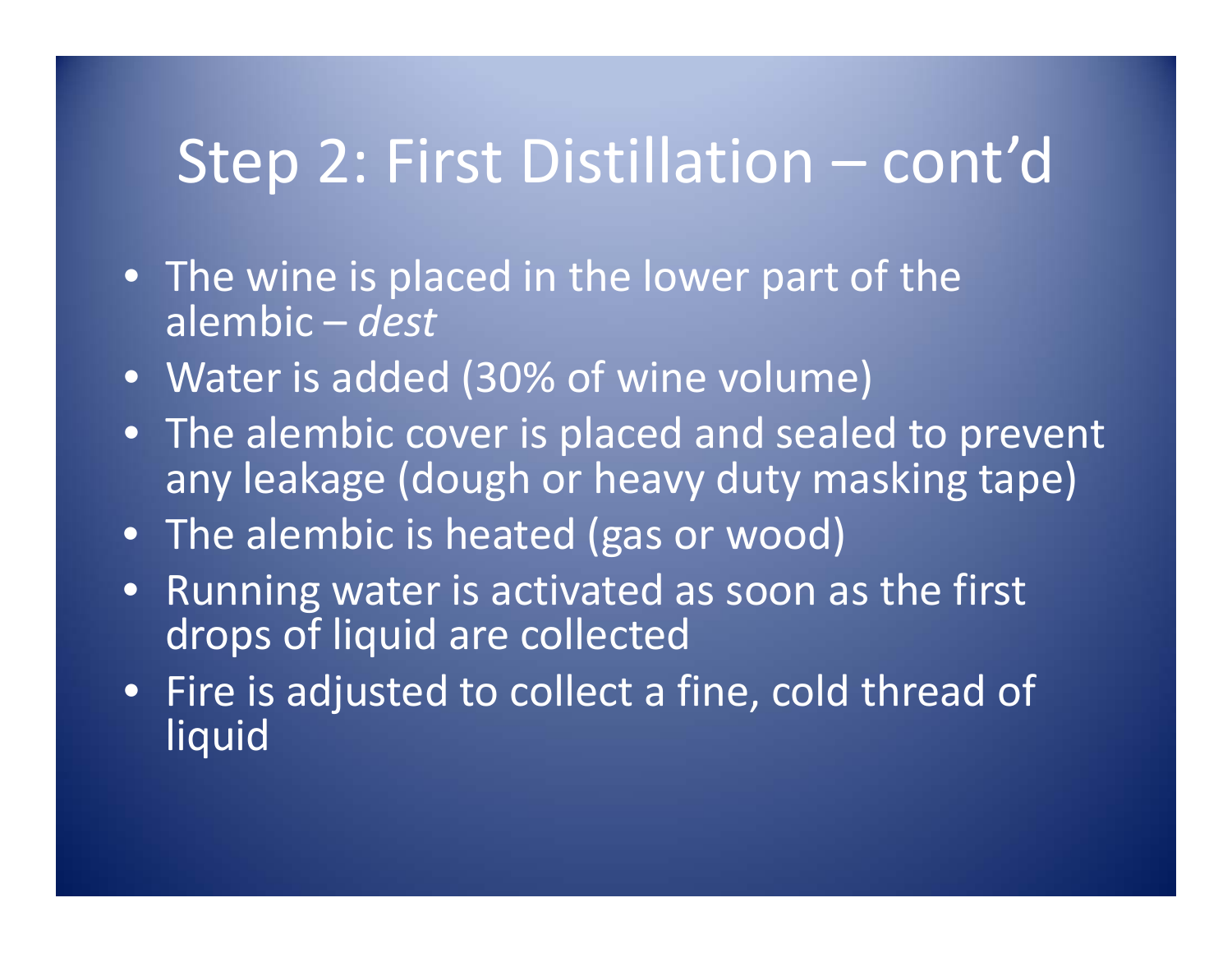# Step 2: First Distillation – cont'd

- The first liter (for each 80 liters of wine) is discarded, 2 liters if fermentation was done with stalks
- Distillation is continued, making sure at all times the liquid collected is <sup>a</sup> fine, cold thread, and adjusting the fire accordingly
- Distillation is stopped when the collected liquid is at 45% (18 Degree Cartier)
- The collected liquid is mainly ethanol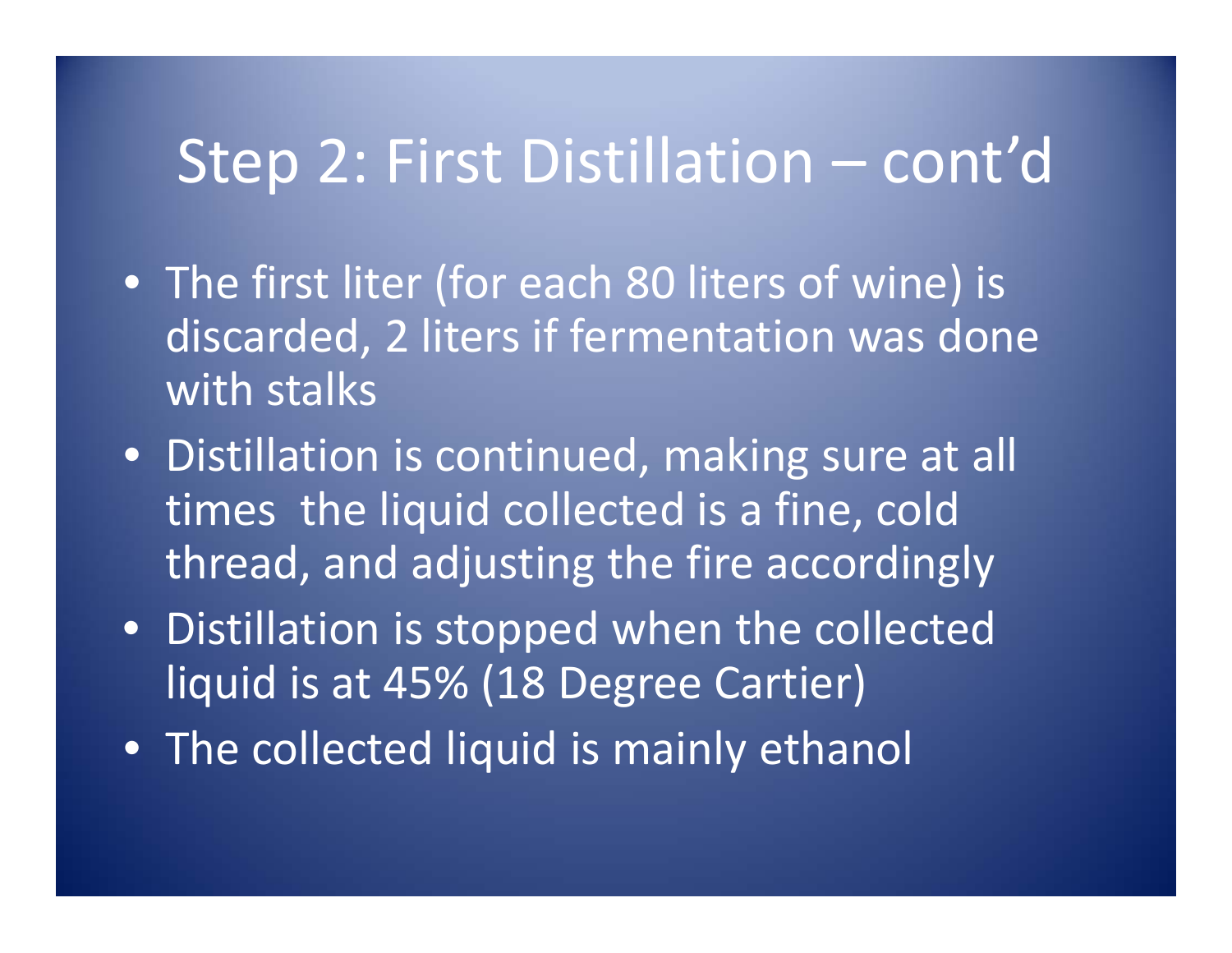# Step 2: First Distillation ‐ Summary

- Wine from first step is distilled using an alembic
- We discard the first batch (methanol, 64<sup>o</sup> C), i.e. the head
- We collect and keep the core (Ethanol, 78<sup>o</sup> C)
- We stop the distillation before the higher alcohols (Propyl, Butyl, Amyl, etc..., 100<sup>o</sup> C and above) start to be collected. We cut the tail.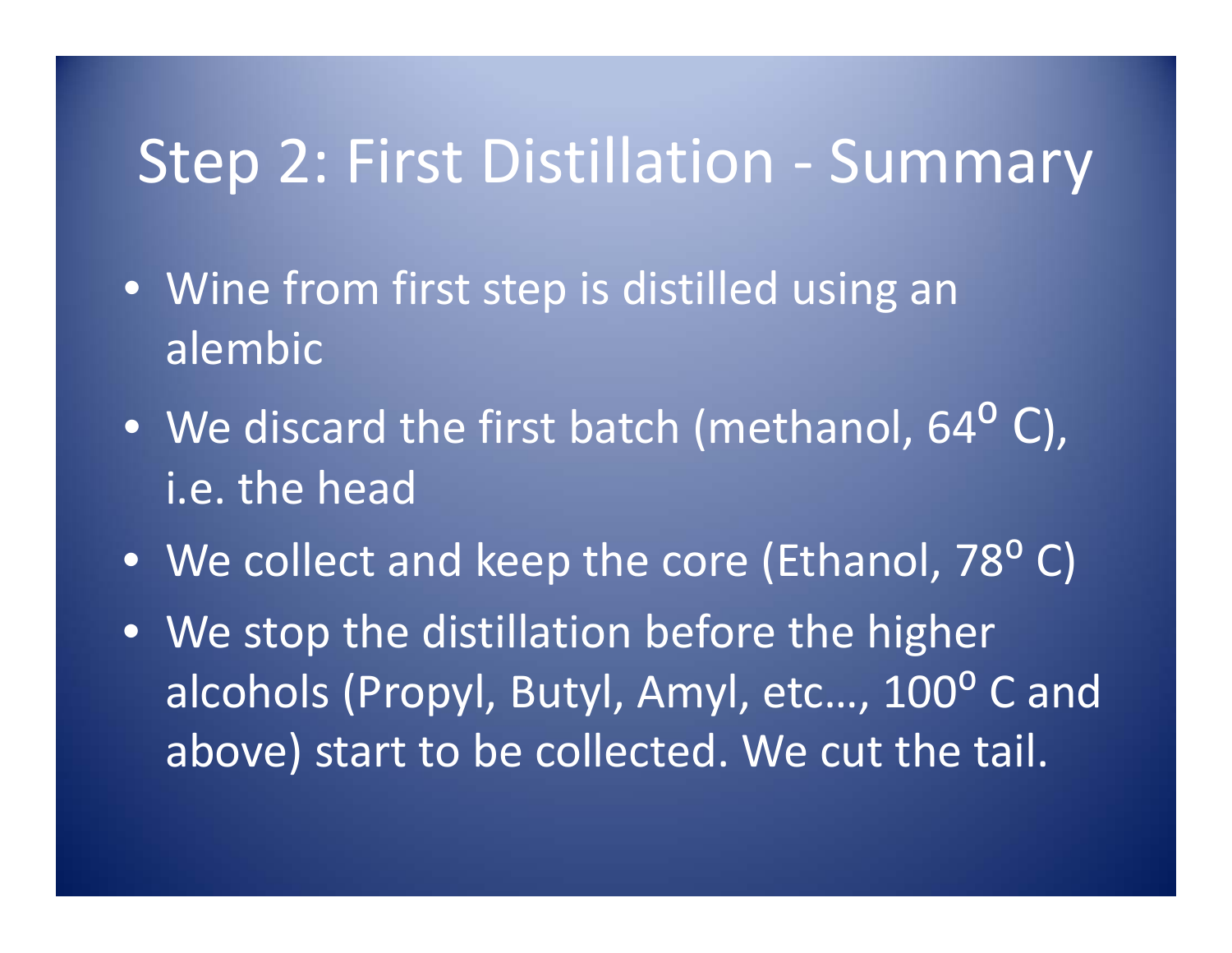# Step 3: Second Distillation: Ethanol Purifying

- Ethanol from previous distillation is distilled again to make sure:
	- –It does not contain methanol: cutting the head, discard the first 250ml for each 80 liters
	- –It does not contain higher alcohols: cutting the tail, when alcoholic degree reaches 50%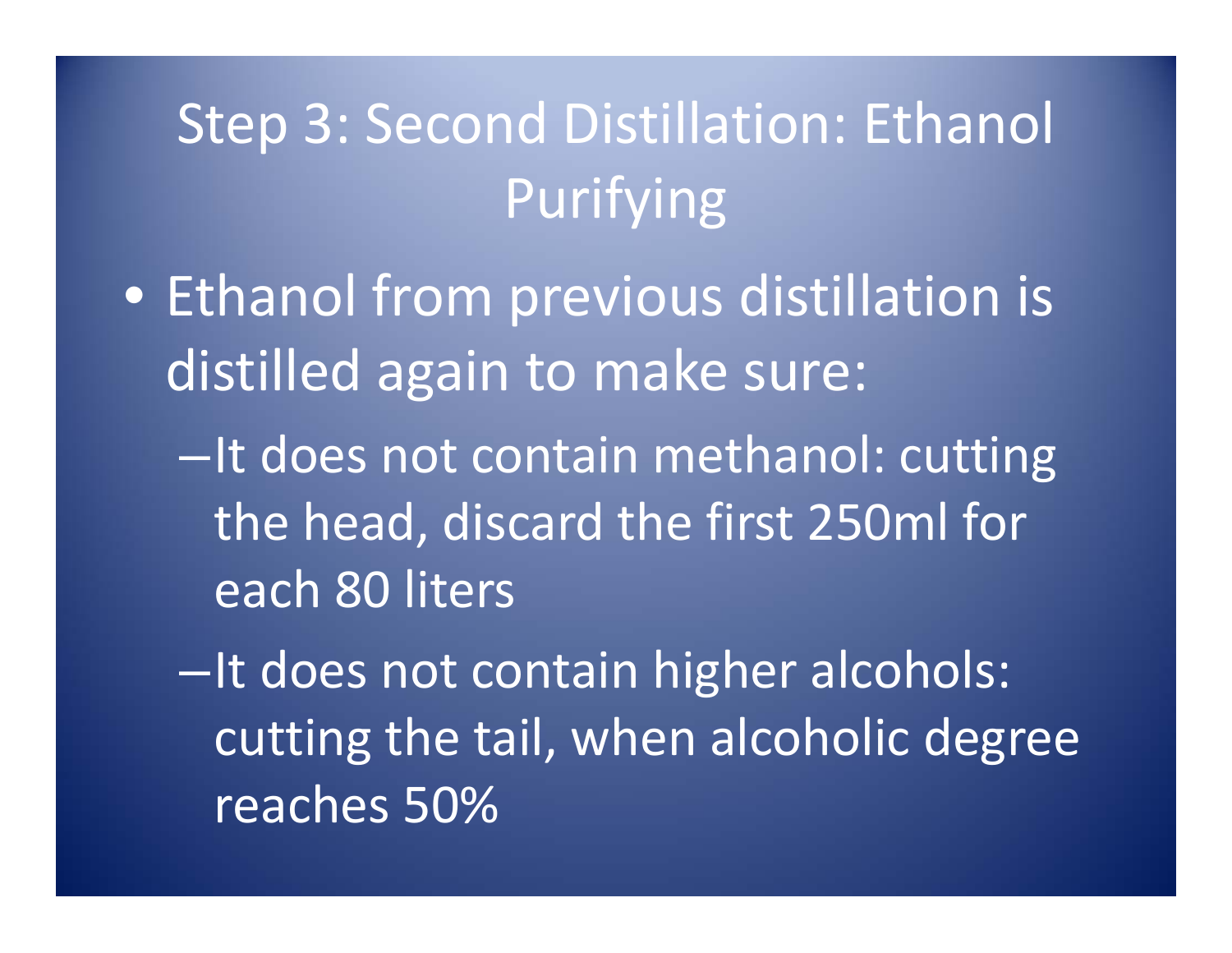### Step 4: Third Distillation: *Arak* Making

#### The night before:

- • Ethanol from previous step is collected in one batch and degree is adjusted to 45% by adding water
- Anise is added: 3kg for each 20 liters of Ethanol at 45%, or to taste
- Water is added (15% of volume of mixture)
- Alembic is heated till mixture reaches <sup>a</sup> temperature of about 80<sup>o</sup> C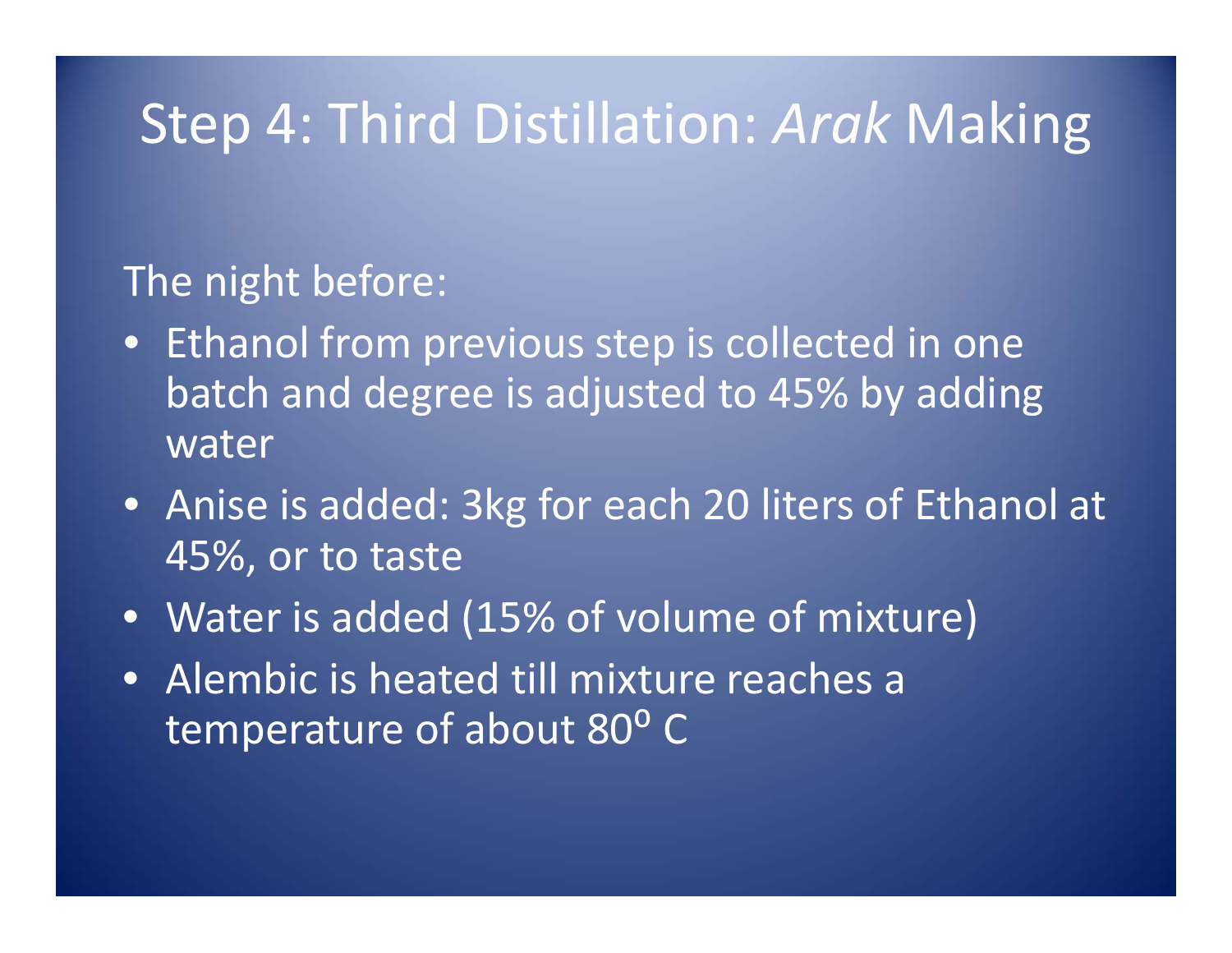## Step 4 – cont'd

The next morning:

- Distillation is carried out just like in step 2
- Discard the first 250ml for each 80 liters of mixture
- Stop distillation when:
	- $\mathcal{L}_{\mathcal{A}}$ Alcoholic degree reaches 50 %

Or

–White cloud appears in the collected liquid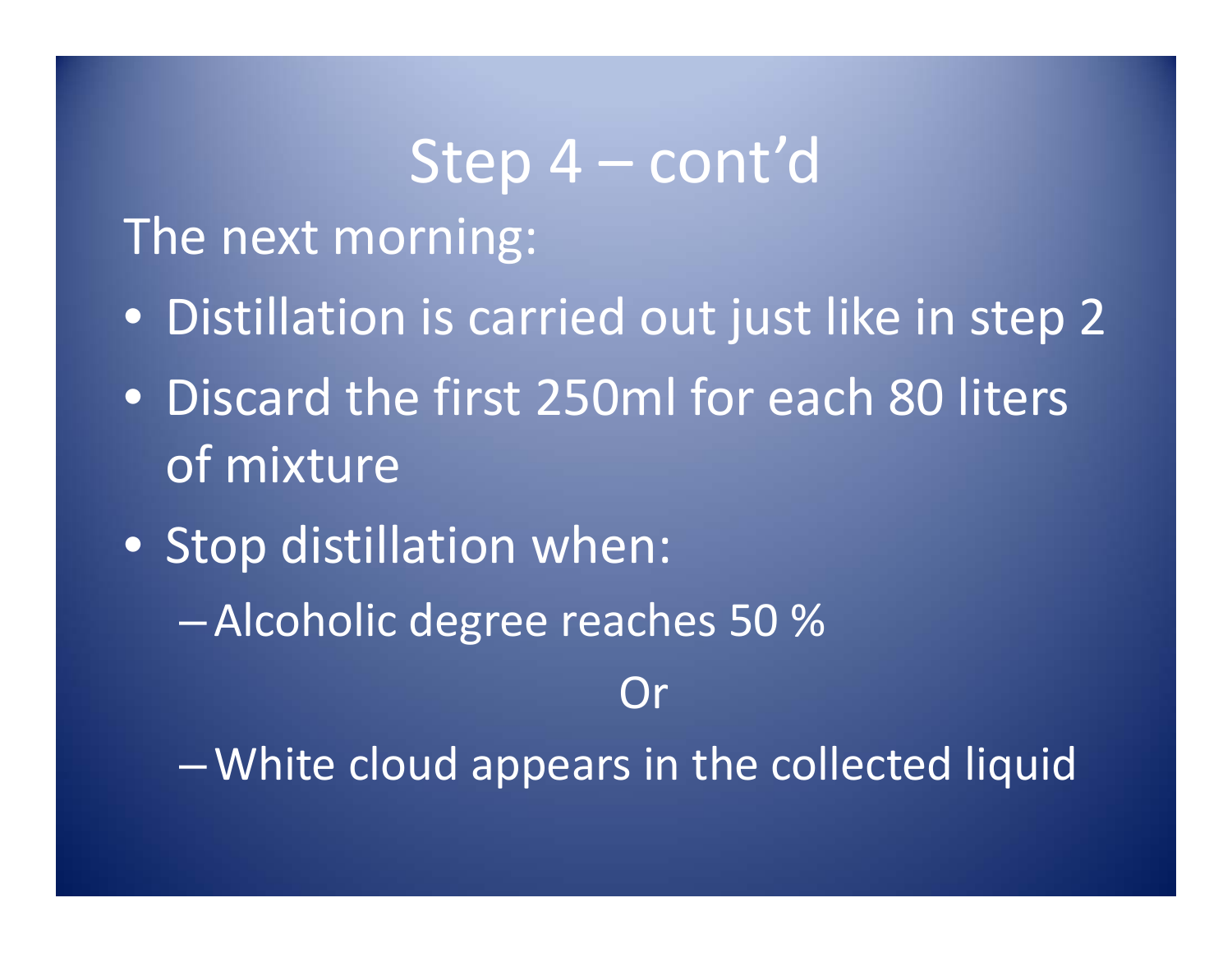# Step 5: Angel's Share

- The newly born *arak* is then placed in clay jars for around six months. This is intended to let the higher alcohols evaporate through the porous walls.
- The alcoholic degree of the newly born *arak* is then adjusted to 53% by adding drinkable water.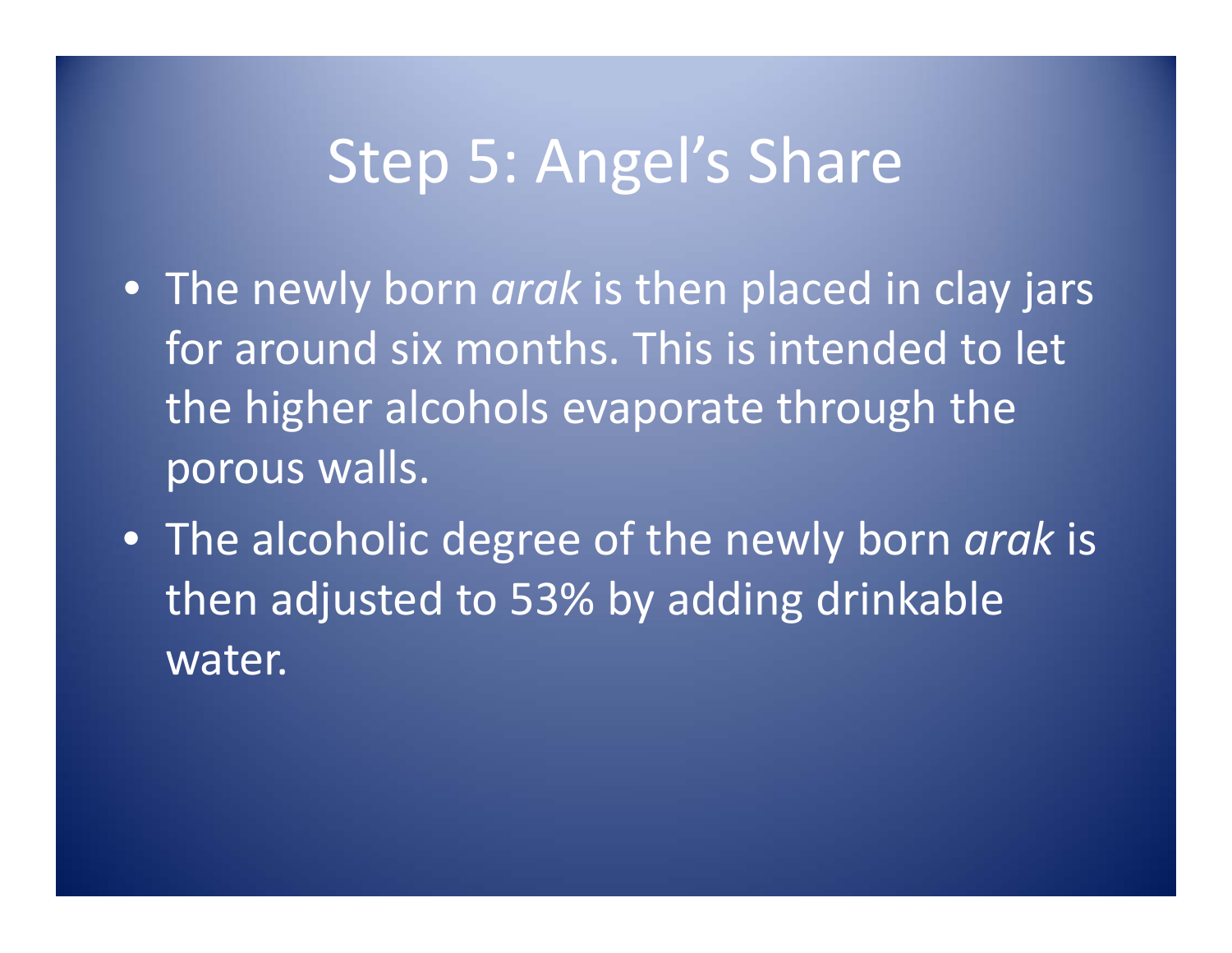

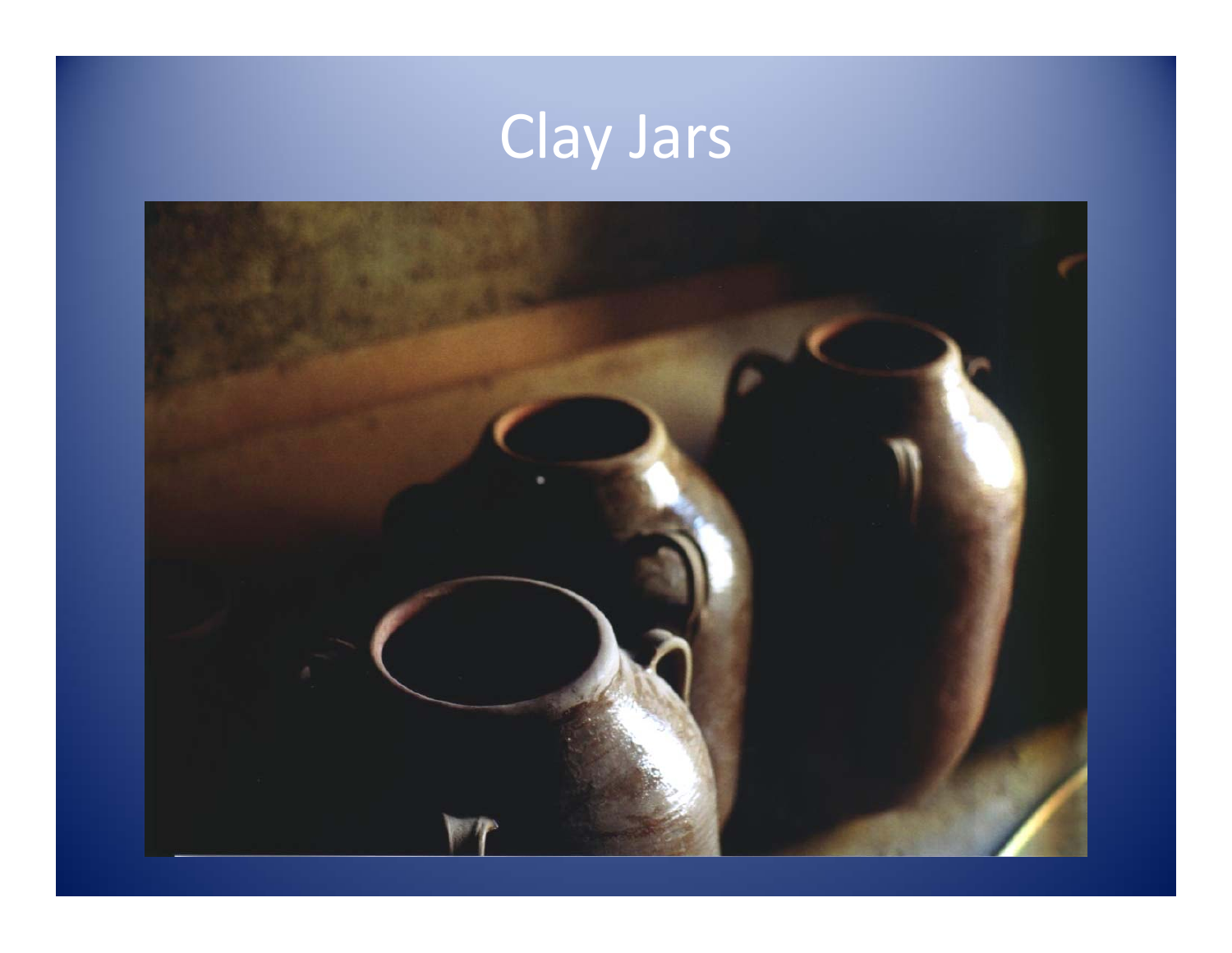# Making *Arak* in <sup>a</sup> Nutshell

- 1) You ferment grapes to make wine
- 2) You distill wine to make ethanol: cut heads and tails
- 3) You distill ethanol to purify it
- 4) You distill mixture of ethanol and anise to make *arak*
- 5) You put in clay jars for about six months to rid it of higher alcohols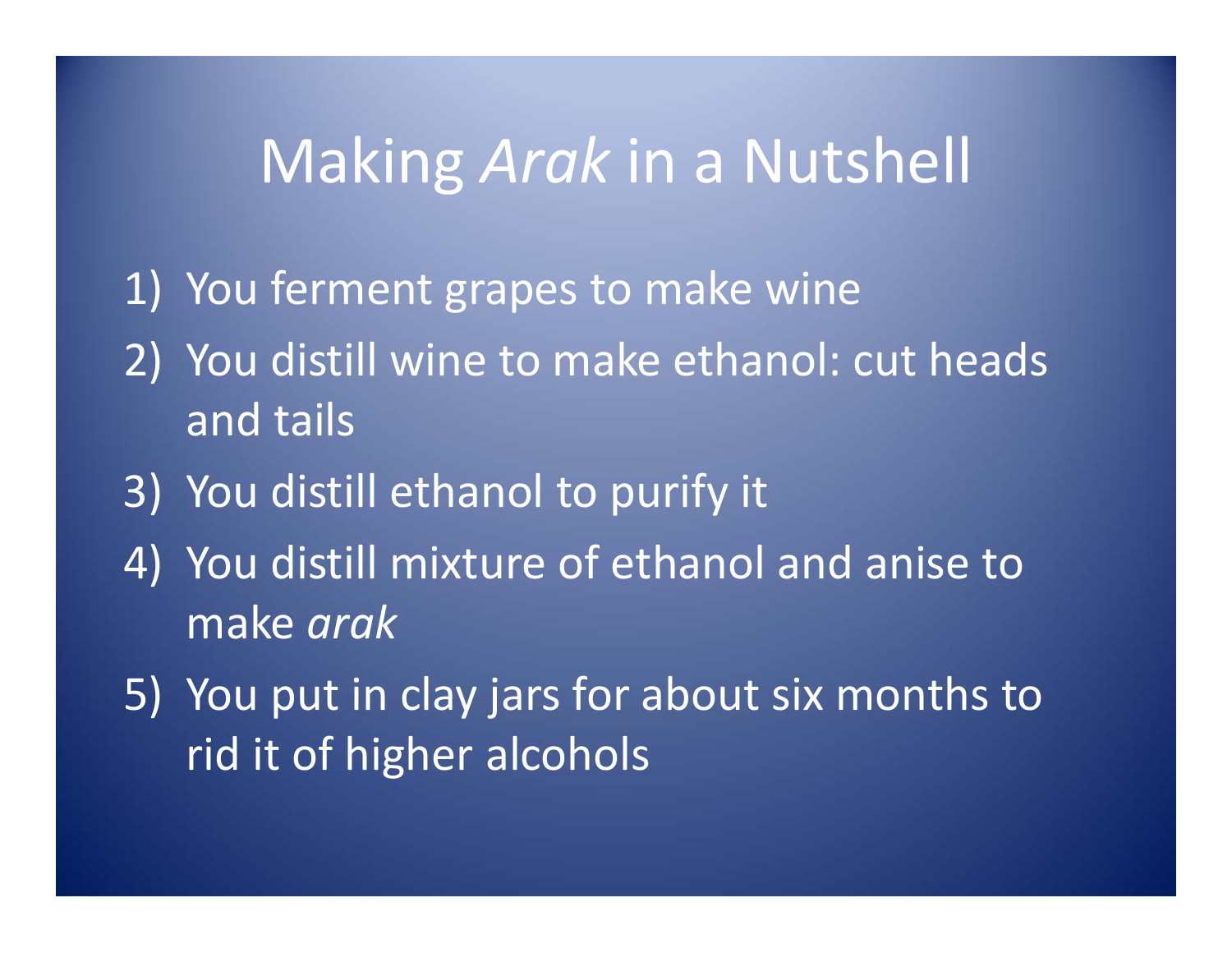# Conditions for good and safe *arak*

- Clean the *karke* thoroughly after each distillation.
- The anise used should be green and of good quality.
- Play it safe when cutting the heads and tails. Round up in case of doubt.
- Always make sure the liquid collected is <sup>a</sup> fine, cold thread. Adjust the heating accordingly.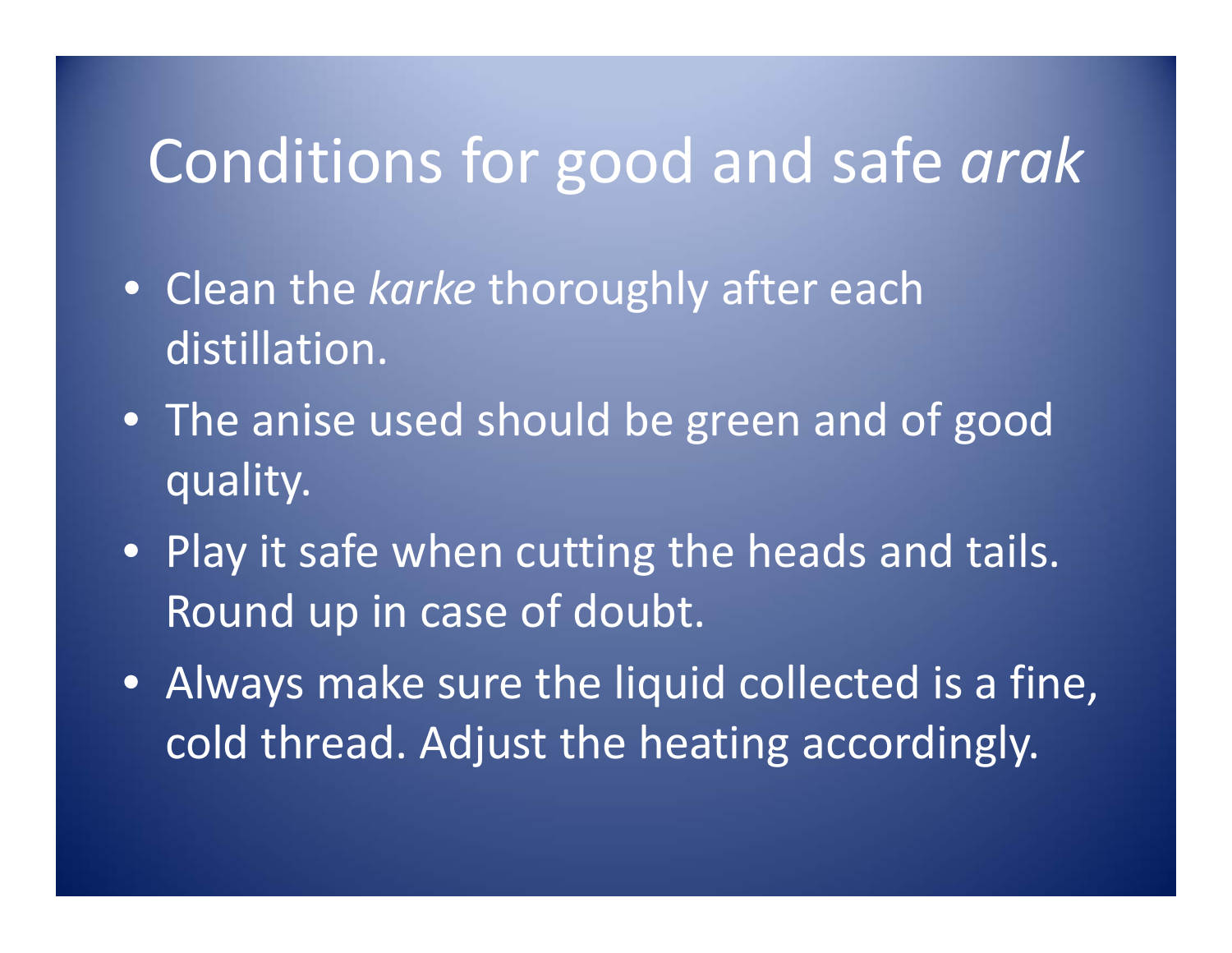# Gay Lussac v/s Cartier

**Cartier** 

#### Gay Lussac ABV (%)

|         | $\bullet$ 10               |
|---------|----------------------------|
| $-10\%$ | • $11\%$                   |
|         | • $13\frac{1}{2}$          |
|         | $\bullet$ 14 $\frac{1}{2}$ |
| $-40\%$ | • $16\frac{1}{2}$          |
| $-45%$  | $\bullet$ 18               |
|         | $\bullet$ 19               |
|         | • $44$                     |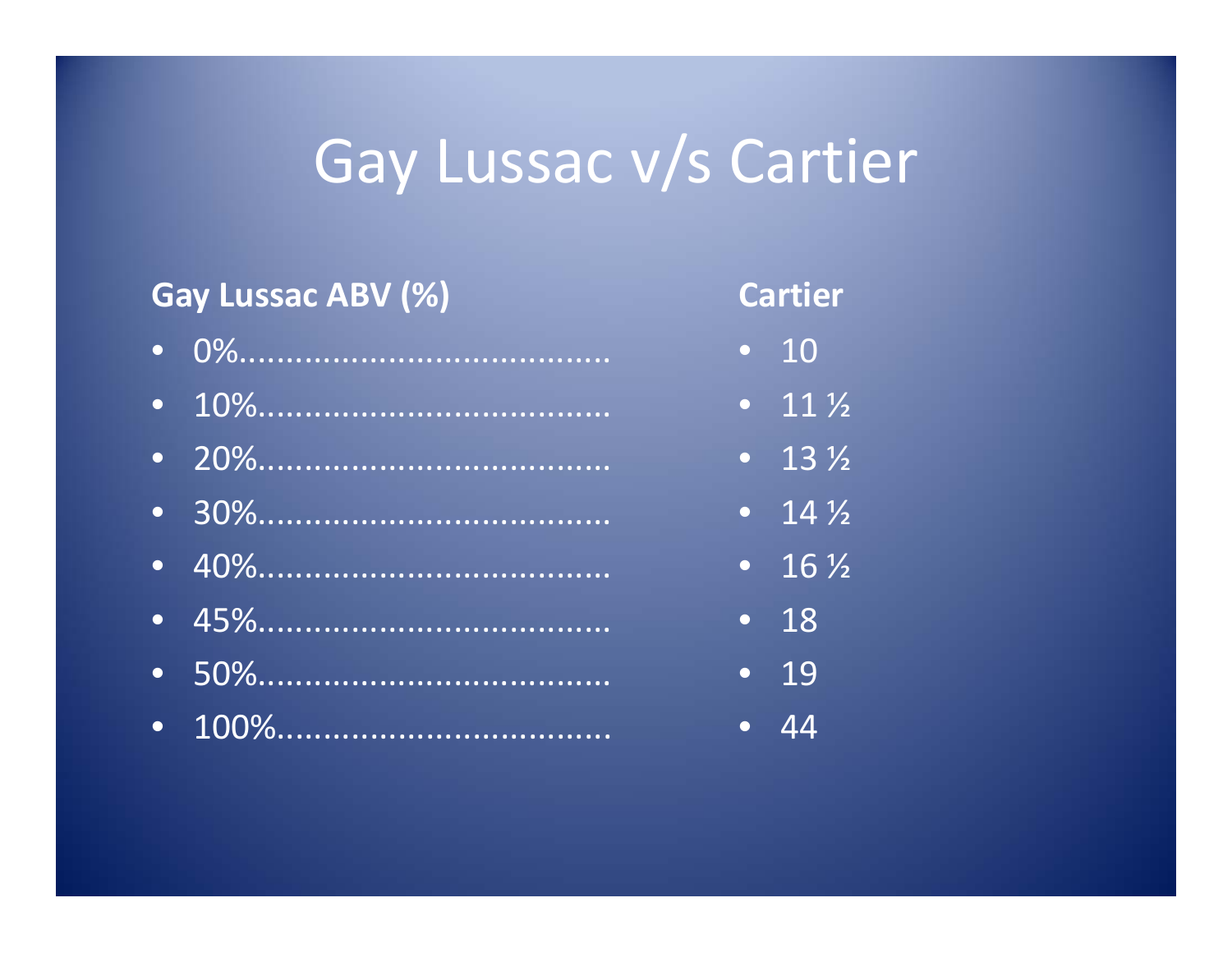## FAQ

- Why does the *arak* turn white when water is added? Arak turns cloudy because the anise oil (anethole) produced in the distillation is not soluble. This happens when the solution contains low alcohol levels.
- What is the harmful substance present in *arak* if it is not made properly? Methanol (it might cause blindness if present in high ratios.)
- What is the substance present in *arak* that causes hangover and dry mouth: higher alcohols